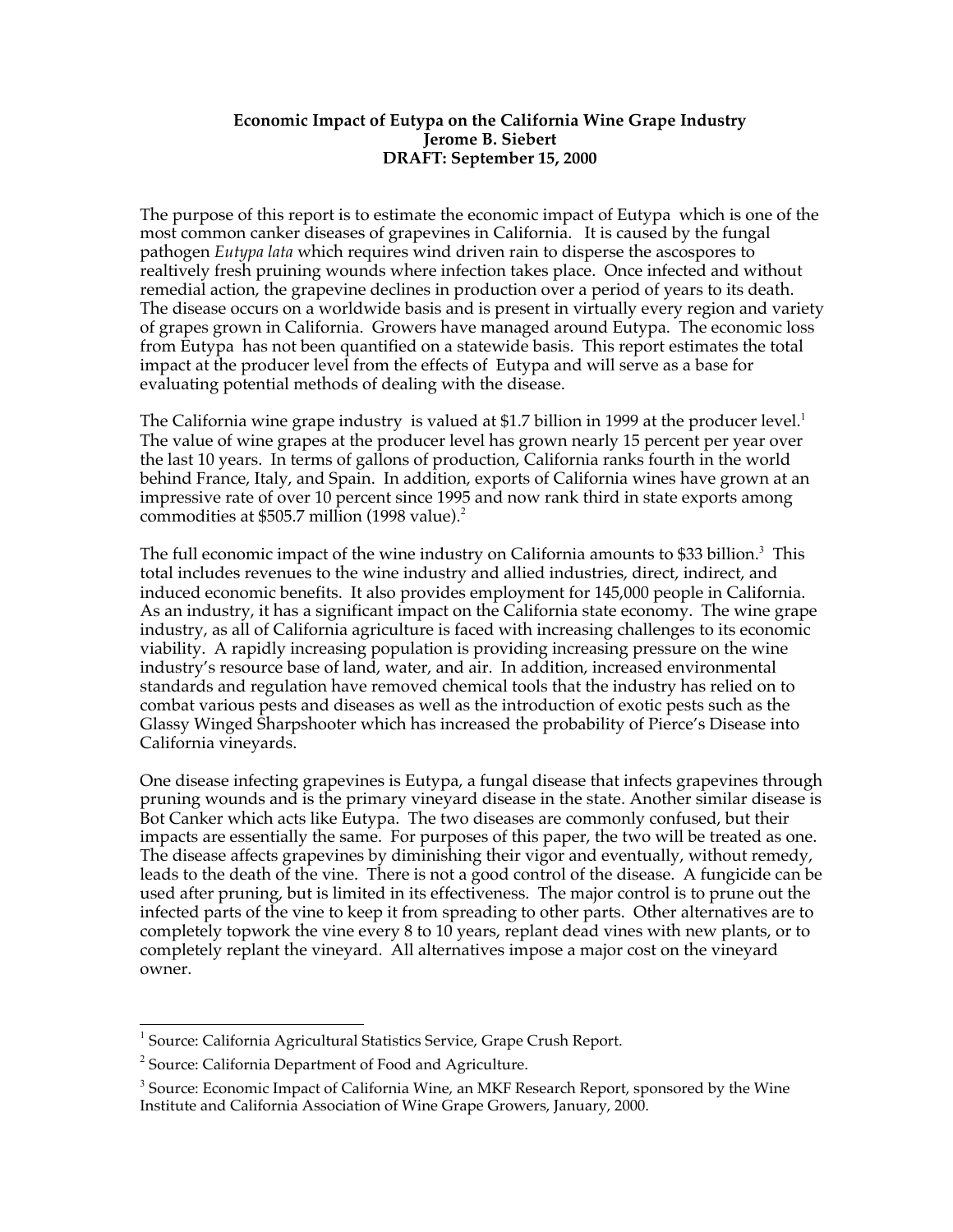Eutypa will vary in its impact depending on grapevine variety, location, pruning method, and age.<sup>4</sup> Age is a particularly important factor. Eutypa usually does not appear until vines have reached 10 years of age; and the probability of infection appears to increase as vines get older. In estimating the impact of Eutypa on the California wine grape industry, these factors must be taken into account as well as assumptions on the rate at which vineyards are infected and the rate at which the infection spreads. There are four major impacts that Eutypa will have. These include loss in yield, increased cost of preventive maintenance through the chemical treatment of pruning wounds, increased cost of additional pruning of diseased parts of the vine, topworking and replanting dead vines, and decreased life of the vineyard.<sup>5</sup> The economic impact of these factors need to be estimated in evaluating the overall economic impact of Eutypa on the California wine grape industry. A previous study, which was made as part of a Section 18, Emergency Use of NECTEC-P by the Lodi Woodbridge Winegrape Commission in 1998, estimated losses to their growers of \$170 million per year and as high as \$1 billion per year statewide (annual grower returns statewide is  $$1.7$  billion).<sup>6</sup>

# **Structure of California Wine Industry.**

 $\overline{a}$ 

Tons crushed, grower returns per ton, and gross grower return for 1999 are detailed in Table 1.

| Class/Variety     | <b>Tons Crushed</b>    | Percent of | Grower    | <b>Gross Growe</b> | Percent of |
|-------------------|------------------------|------------|-----------|--------------------|------------|
|                   |                        | Total      | Return/To | Return             | Total      |
|                   |                        |            | n         |                    |            |
| Raisin Type       | 419,362.4              | 13.2       | 200.32    | 84,066,676         | 5.0        |
| Table Type        | $\overline{149,269.4}$ | 4.7        | 187.15    | 27,935,768         | 1.7        |
| <b>White Wine</b> | 1,195,073.2            | 37.5       | 518.32    | 619,430,341        | 37.1       |
| Red Wine          | 1,421,757.7            | 44.6       | 648.71    | 922,308,438        | 55.2       |
| Total             | 3,185,462.7            | 100.0      | 524.83    | 1,671,826,839      | 100.0      |
| Variety           |                        |            |           |                    |            |
| Thompson          | 403,005.1              | 12.6       | 200.66    | 80,867,003         | 4.8        |
| Chardonay         | 458,273.0              | 14.4       | 995.66    | 456,284,095        | 27.3       |
| Chenin Blanc      | 139,360.7              | 4.4        | 242.41    | 33,782,427         | 2.0        |
| Fr.               | 396,500.5              | 12.4       | 198.37    | 78,653,804         | 4.7        |
| Colombard         |                        |            |           |                    |            |
| Sauv. Blanc       | 529,34.1               | 1.7        | 800.10    | 42,352,573         | 2.5        |
| <b>Barbera</b>    | 104,539.5              | 3.3        | 267.18    | 27,930,864         | 1.7        |
| Cabernet          | 255,731.6              | 8.0        | 1,063.60  | 271,996,130        | 16.3       |
| Sauv.             |                        |            |           |                    |            |
| Carignane         | 571,66.7               | 1.8        | 342.33    | 19,569,876         | 1.2        |

----------------------------------------------------------------------------------------------------------------------- Table 1. Major Categories of Wine Grape Crush

<sup>4</sup> Source: Scientific literature and discussions with University of California Farm Advisors and vineyard managers.

 $^5$  This conclusion is reinforced through an Australian study, "Eutypa Dieback: Current Status and Future Directions", Mette Creaser and Trevor Wicks, published in Grape Grower and Winemaker, Annual Technical Issue 2000, South Australian Research and Development Institute.

 $^6$  This figure was reported in an article authored by Ted Rieger, "Lodi Growers Apply to Use NECTEC for Eutypa, Review PM Problems for 1998î, Vineyard and Winery Management, Jan/Feb, 1999. The economic estimates are attributed to Reed Smith, Regulatory Consultant, Oakdale.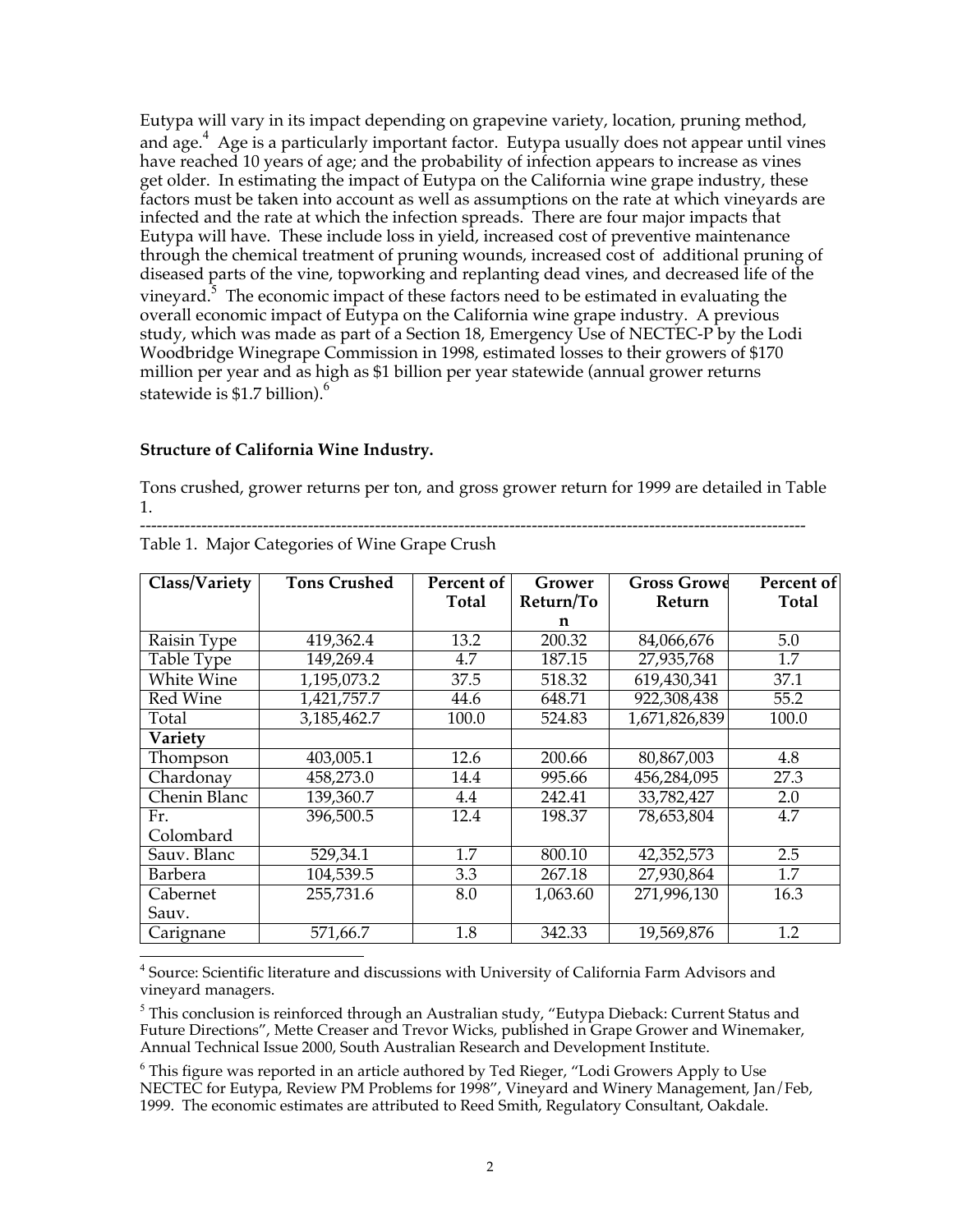| Grenache          | 956,33.6    | 3.0              | 201.94   | 19,312,249    | $\overline{1.2}$ |
|-------------------|-------------|------------------|----------|---------------|------------------|
| Merlot            | 239,567.1   | $\overline{7.5}$ | 993.55   | 238,021,892   | 14.2             |
| Pinot Noir        | 366,53.4    | $\overline{1.2}$ | 1,721.85 | 63,111,657    | $\overline{3.8}$ |
| Rubired           | 102,426.6   | $\overline{3.2}$ | 403.25   | 41,303,526    | 2.5              |
| Ruby              | 601,26.0    | $\overline{1.9}$ | 318.76   | 19,165,764    | $\overline{1.2}$ |
| Cabernet          |             |                  |          |               |                  |
| Syrah             | 44,099.0    | 1.4              | 729.58   | 32,173,748    | $\overline{1.9}$ |
| Zinfandel         | 324,397.1   | 10.2             | 494.23   | 160,326,779   | 9.6              |
| Total             | 2,770,414.0 | 87.0             |          | 1,584,852,389 | 94.8             |
|                   |             |                  |          |               |                  |
| <b>District</b>   |             |                  |          |               |                  |
| 1.                | 58,647.6    | 1.8              | 1,454.56 | 85,306,453    | 4.8              |
| 2.                | 15,168.0    | 0.5              | 1,205.95 | 18,291,850    | 1.0              |
| 3.                | 142,477.0   | 4.5              | 1,880.89 | 267,983,565   | 15.0             |
| 4.                | 103,526.4   | $\overline{3.2}$ | 2,142.55 | 221,810,488   | 12.4             |
| 5.                | 13,615.4    | 0.4              | 1,061.83 | 14,457,240    | 0.8              |
| 6.                | 20,472.7    | 0.6              | 1,269.59 | 25,991,935    | $\overline{1.5}$ |
| 7.                | 115,385.9   | $\overline{3.6}$ | 1,347.88 | 155,526,347   | 8.7              |
| 8.                | 90,428.0    | 2.8              | 1,324.59 | 119,780,025   | 6.7              |
| 9.                | 44,957.2    | 1.4              | 552.25   | 24,827,614    | 1.4              |
| 10.               | 13,539.2    | $\overline{0.4}$ | 1,005.31 | 13,611,093    | 0.8              |
| $\overline{11}$ . | 437,174.7   | 13.7             | 570.16   | 249,259,527   | 13.9             |
| $\overline{12}$ . | 293,486.8   | 9.2              | 356.05   | 104,495,975   | $\overline{5.8}$ |
| $\overline{13}$ . | 1,253,716.1 | 39.4             | 247.39   | 310,156,826   | 17.3             |
| 14.               | 518,728.5   | 16.3             | 266.54   | 138,261,894   | $\overline{7.7}$ |
| $\overline{15}$ . | 1,246.3     | 0.04             | 599.16   | 746,733       | 0.0              |
| $\overline{16}$ . | 7,418.5     | 0.2              | 830.10   | 6,158,097     | 0.3              |
| $\overline{17}$ . | 55,474.4    | $\overline{1.7}$ | 622.94   | 34,557,223    | $\overline{1.9}$ |
| Total             | 3,185,462.7 |                  |          | 1,791,222,884 | 100.0            |

Source: Final Grape Crush Report, 1999 Crop, California Department of Food and Agriculture, Sacramento, March 10, 2000.

-----------------------------------------------------------------------------------------------------------------------

Classes of grapes used in the annual wine crush are white wine types, red wine types, raisin types (mostly Thompson Seedless), and table types. White wine and red wine types account for over 80 percent of the crush, and nearly 90 percent of the gross producer value. In addition, their grower return per ton amounts to 2.5 to 3 times the value over the raisin and table types. In terms of varieties, the 15 listed in Table 1 account for over 85 percent of the tons crushed and 95 percent of the gross grower returns. The top five varieties in terms of tons crushed (Chardonay, Thompson Seedless, French Colombard, Zinfandel, and Cabernet Sauvignon) account for nearly 60 percent of the crush, and 63 percent of the gross value. However, the top five varities in terms of gross grower retuirn (Chardonay, Cabernet Sauvignon, Merlot, Zinfandel, and Thompson Seedless) account for over 70 percent of the total gross value. The leading districts in terms of tons crushed are the San Joaquin and Sacramento Valley ones (11,12, 13, 14), while in terms of gross grower return, the districts growing the higher value grapes, Sonoma (3) and Napa (4) rank with the Valley districts. Table 1 illustrates that while wine grapes are grown in a huge geographic area and encompasses many varieties, tons crushed and gross returns are dominated by a handful of districts and varieties. This information and data will be instrumental in estimating the impact of Eutypa.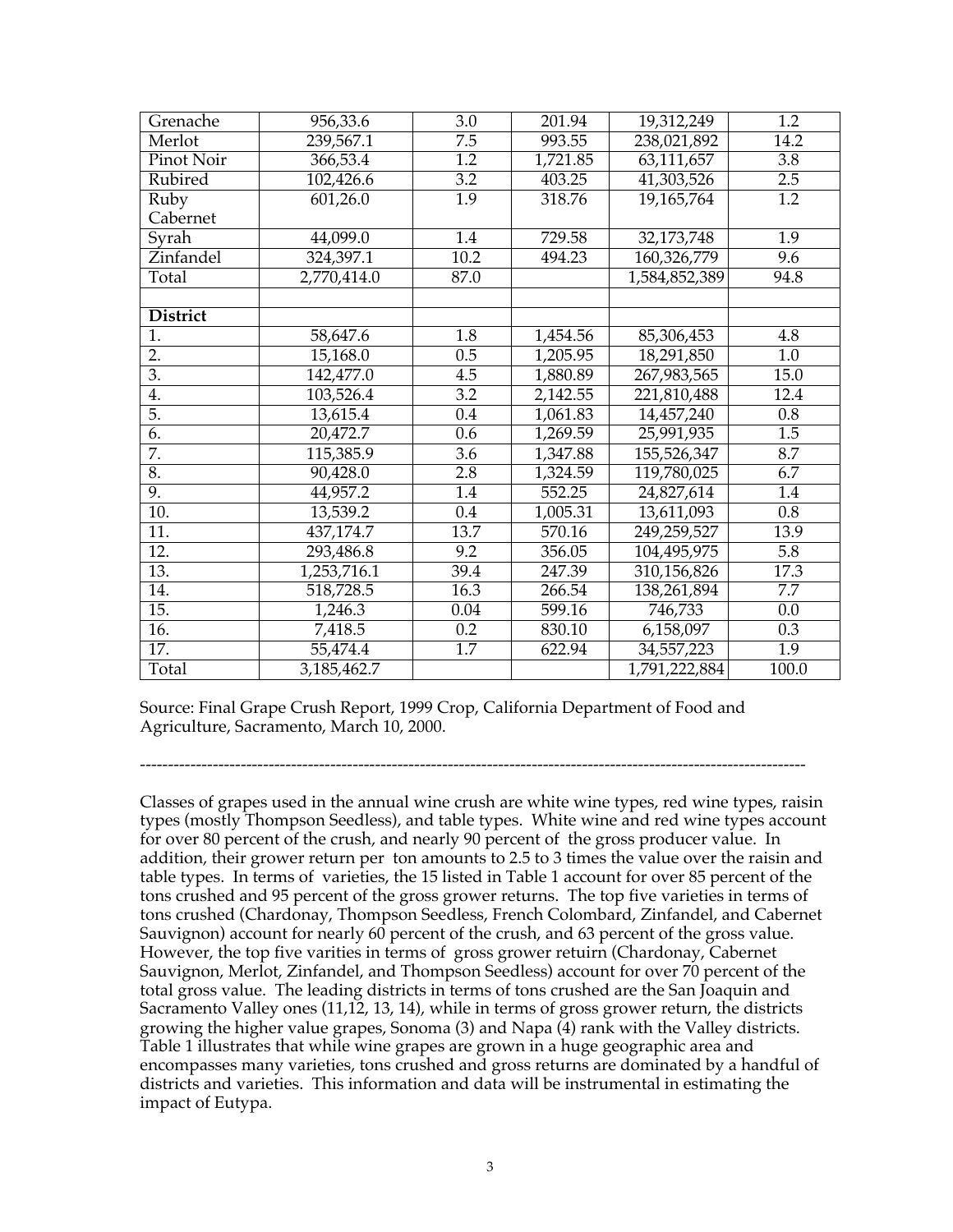# **Economic Model.**

 $\overline{a}$ 

The economic model that will be used to estimate the impact on the industry is a modified Welfare Equilibrium Model which measures the total change in producer and consumer welfare from shifts in market equilibrium. This model is best demonstrated and explained in Appendix 1.

Based on the model being used in this study, estimates of net revenues in vineyards infected with Eutypa and vineyards without Eutypa need to be made. In order to undertake these estimates, information is needed on the difference in vineyards with Eutypa compared to those with no Eutypa. The current situation is one where, according to interviews, Eutypa is virtually present throughout California and encompasses decreased yields, increased vineyard management costs, and shortened life span of vineyards. These factors will be discussed in turn.

A key piece of research on yield losses was reported in an article by Munkvold, et al.<sup>7</sup> In this article the authors identified and estimated the relationship between yield and disease severity. They also statistically estimated the relationship between yield and vineyard age for six Chenin Blanc and eight Barbera vineyards in Merced County with data spanning 1964 to 1990. The Chenin Blanc relationship is reflected y the formula  $y=1.37 + 3.65X$  $-0.151X<sup>2</sup>$ , where y = yield and X = age of vineyard. This formula demonstrates the destructive potential of Eutypa as some vineyards over 20 years old exhibited an 83 percent decline in yield compared with their peak years. These formulas are depicted in Figure 1.

According to the authors, "the decrease in yield that occurs after these vineyards reach approximately 12 years of age is associated with the period of rapid increase of Eutypa dieback. In Merced county Chenin Blanc vineyards, Eutypa dieback is rare until the vineyards reach 10-12 years of age. Between 12 and 20 years of age, disease increases each year, until nearly all vines are infected at 20 years".

The authors then continued "Healthy vineyards generally experience increased yields up to 10 years of age and subsequently maintain a stable yield for several decades. This is demonstrated by the Barbera vineyards, which are rarely affected by Eutypa dieback". The Barbera relationship between yield and age is reflected by the formula  $y = 32.9(1-\exp(-\pi))$  $(0.35X)$ ) – 11.6; where y = yield and X = vineyard age. The two formulas will be used in the estimation of economic differences between Eutypa infected vineyards and Eutypa free vineyards. However, before proceeding to this point, some discussion of increased vineyard management costs must be made.

 $^7$ Munkvold, G.P., J.A. Duthie, and J.J. Marois, "Reductions in Yield and Vegetative Growth of Grapevines Due to Eutypa Dieback", Phytopathology, 84:2, 1994, pp. 186-92.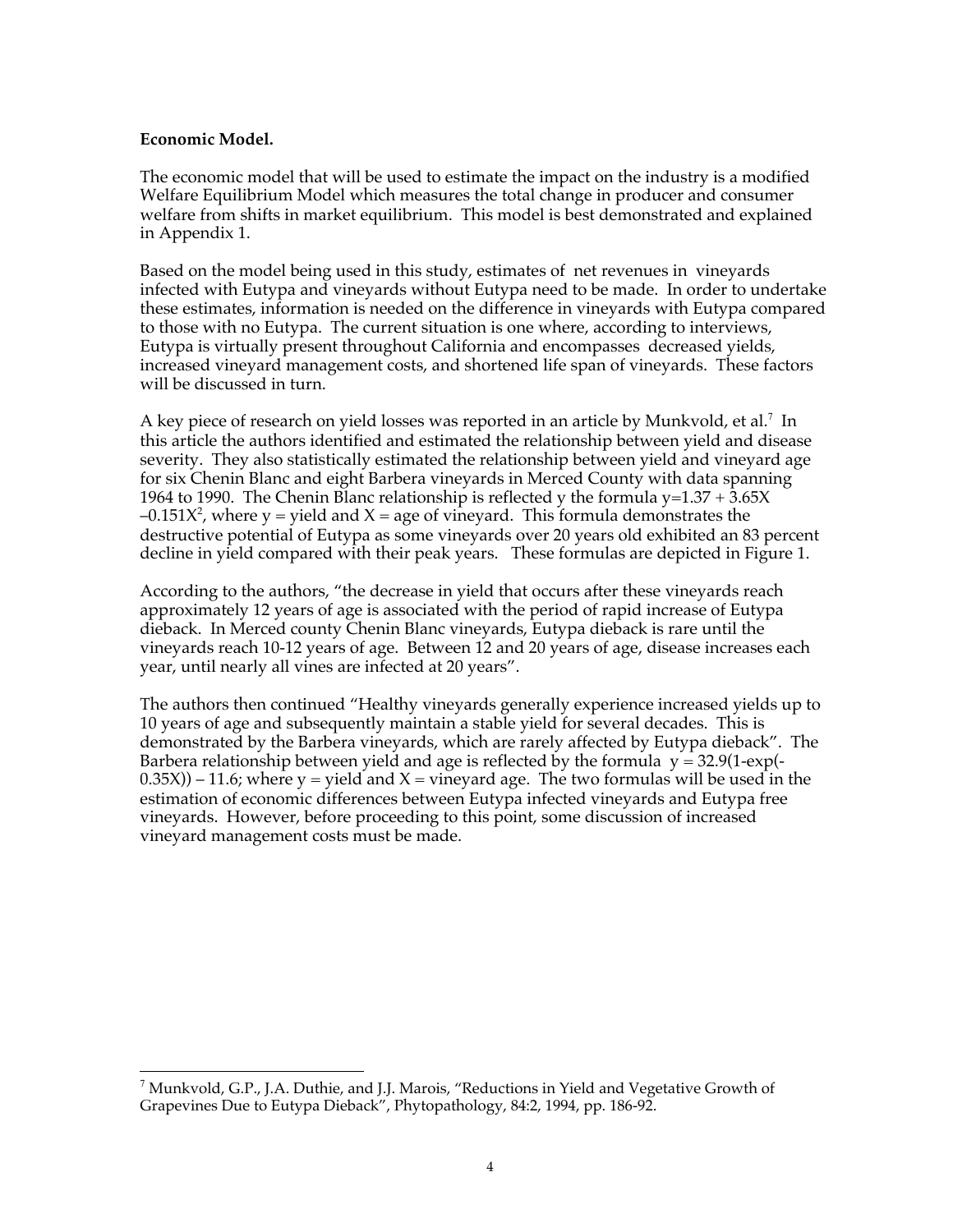

**Figure 1.**

The first increased cost identified was a preventive measure of painting or hand spraying large pruning wounds with a fungicide as soon as possible after pruning. However, this method is very labor intensive and expensive. The materials registered for use only last up to one week; four to six applications in the spring may be necessary. The second increased cost is the removal of infected wood from the vineyard. This alternative also involves retraining the resulting new growth from the pruned parts. The operation may involve only one cordon or arm on a vine to removal of most of the trunk and the training of new growth. This alternative is also highly labor intensive and costly.

A third alternative is to allow the disease to take its course and plan on replanting the vineyard every 20 years or less. Vineyards have an amortization period of 18 years or more to recover sunk capital costs when they are planted. The longer the life of the vineyard, the lower the amortization, or overhead costs, will be. A shortened vineyard life will only add increased costs to the grower and decrease net profits as well as build up of equity.

### **Estimation of Economic Impact.**

In order to estimate the impact between Eutypa infected vineyards and Eutypa free ones, the formulas developed by Munkvold, et al, were converted to an index for a 22 year life of a vineyard. This index was then used to estimate the accumulated yields and revenues for different varieties by applying historical differences in yields and prices received by growers. Costs were estimated using University of California of California Farm Advisor sample cost estimates. Available Farm Advisor Cost Estimates are contained in Appendix 2. From these calculations, a net profit for a grower over the 22 year period was estimated for vineyards with Eutypa and Eutypa free vineyards. Estimates were made for the major grape varieties grown in California and by region. The varieties included Chardonay, Chenin Blanc, French Colombard, Barbera, Cabernet Sauvignon, Grenache, Merlot, Zinfandel, and Thompson Seedless grapes. These varieties account for over 75 percent of the 1999 crush and over 80 percent of the 1999 gross grower return. Yields and average grower returns per ton used in the model are contained in Appendix 3. The results of these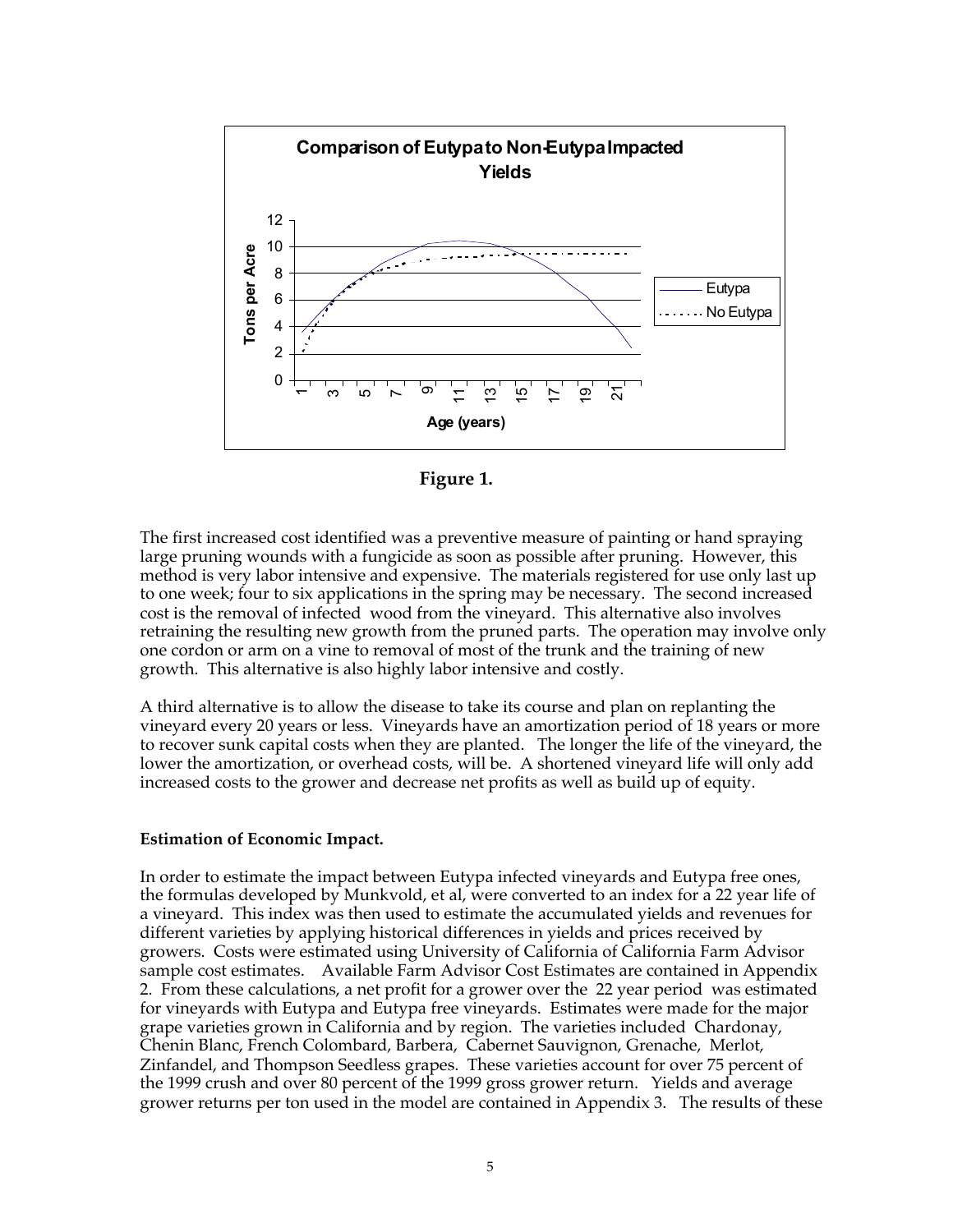calculations are contained in Table 2 for California. Overall, the loss in net income for wine grapes in California is estimated to be over \$260 million. Compared to the 1999 crop value at the producer level, this estimate amounts to nearly 16 percent of the gross producer revenue of \$1.672 billion.

In interpreting these estimates, caution should be used. The estimates are an upper bound. The explicit assumption made in these estimates is that the infection of Eutypa in uniform throughout varieties and districts. However, the actual infection rate of Eutypa will vary by variety and location. In addition, Eutypa is more prevalent in the later years of a vineyard's life than in earlier years. For example, most of the vines in Napa are relatively young due to a massive replanting of vineyards because of Phylloxera. Hence, the probability of incidence of Eutypa is significantly reduced until the vines reach  $10 - 12$  years of age. Also, producers can and do take steps to promote longevity in vineyard life. There are vineyards with vines aged 50 years and greater. The steps include treating pruning wounds with a reliable wound protectant such as Benomyl paint, late pruning, replanting of dead vines, and locating and removing diseased portions of vines and retraining the new growth. These good management practices involve increased costs which are beyond the scope of this study at this time due to data restrictions. However, a discussion of

| <b>Variety</b>                     | 1999 Acres | <b>Total Net Income Change</b> |  |
|------------------------------------|------------|--------------------------------|--|
| Chardonay                          | 80,998     | 70,114,299                     |  |
| Chenin Blanc                       | 20,437     | 5,131,322                      |  |
| French Colombard                   | 44,504     | 9,952,875                      |  |
| <b>Barbera</b>                     | 11,595     | 4,014,073                      |  |
| Cabernet Sauvignon                 | 39,988     | 29,831,048                     |  |
| Grenache                           | 11,167     | 3,550,883                      |  |
| Merlot                             | 36,506     | 36,678,673                     |  |
| Zinfandel                          | 46,000     | 30,590,460                     |  |
| Other White/Red Wine Types         | 83,557     | 55,566,241                     |  |
| <b>Total Wine Grape Type</b>       | 374,752    | 245,429,873                    |  |
|                                    |            |                                |  |
| Thompson-Wine                      | 62,548     | 17,120,081                     |  |
| Other Wine (raisin & table)        | 6,285      | 1,720,172                      |  |
|                                    |            |                                |  |
| <b>Total All Wine</b>              | 490,789    | 264,270,126                    |  |
|                                    |            |                                |  |
| <b>Estimated 1999 Gross Grower</b> |            |                                |  |
| Return                             |            | 1,671,826,389                  |  |
| <b>Estimated Percent Loss</b>      |            | 15.8%                          |  |

-------------------------------------------------------------------------------------------------------------------------- **Table 2. Estimated Changes in Net Income for Eutypa Infected Vineyards**

# **Management Practices.**

Late Pruning. This management practice should not involve additional pruning costs unless higher labor costs are necessary due to a tight labor market in the spring when late pruning occurs. At this time, additional information is not available to make assumptions.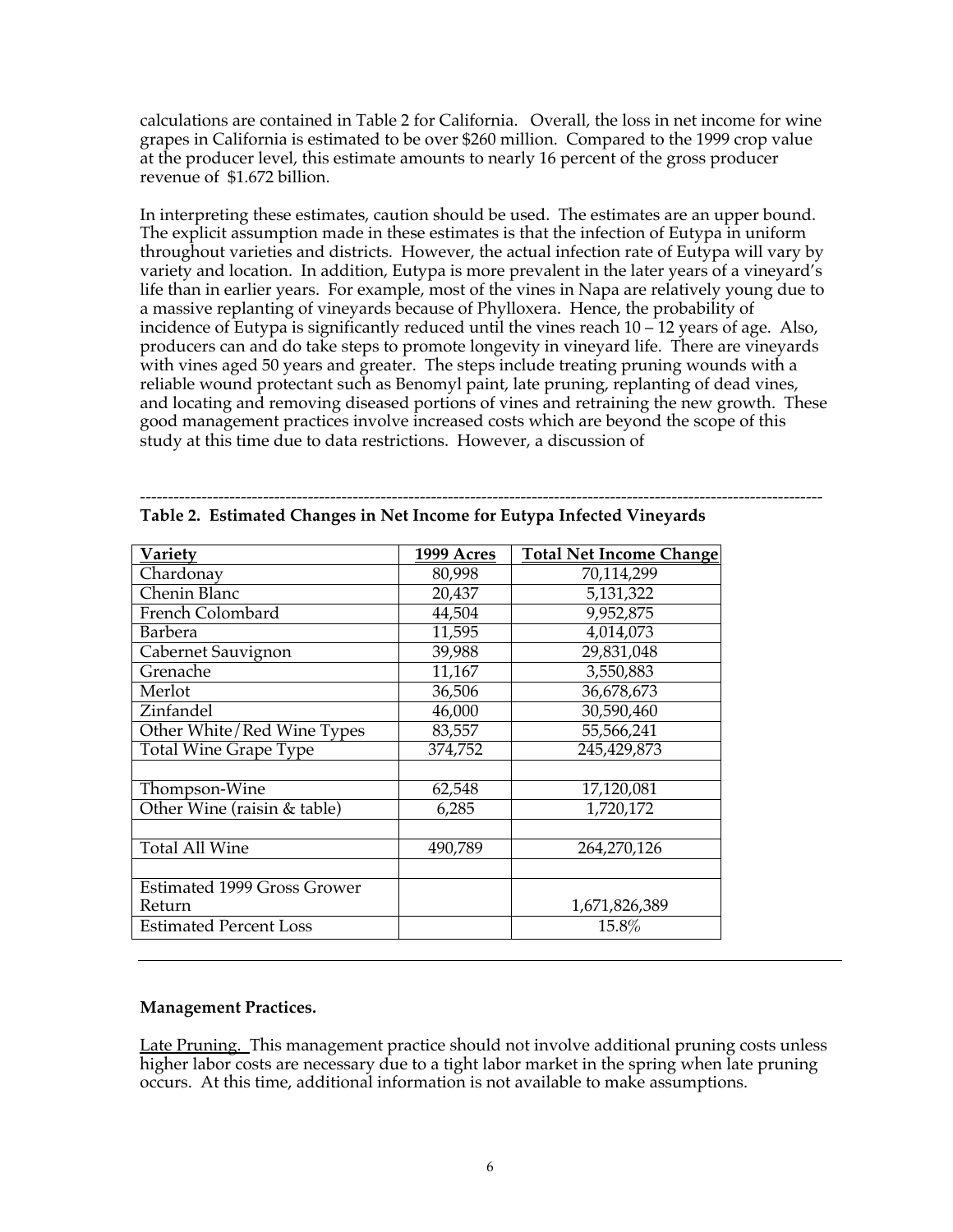Treatment of Pruning Wounds. Treatment of Pruning Wounds. The University of California Pest Management Guidelines for Eutypa recommends that in addition to late pruning that large pruning wounds be painted or hand sprayed with a fungicide as soon as possible after pruning and before rain. The treatment recommended is Benomyl (0.2 lb. Per gallon of water) and cautions that reapplication is necessary after rainfall. Cost of Benomyl in a commercial product is reported to be \$18.00 per pound. An unpublished paper by A.N. Kasimatis et. al<sup>8</sup> showed significant reductions in Eutypa infections. Also, effective was the reduction of dormant pruning cuts through spring shoot thinning. In estimating the cost of fungicide treatment of pruning wounds, discussions with vineyard operators indicated that one person per six pruners could cover a field. This ratio would result in a 17 percent increase in labor costs for each treatment. Another estimate from interviews indicates that one person with a backpack sprayer could cover an acre in three hours. This latter figure will be used in estimating the cost of applying a fungicide after pruning.

The following assumptions will be used: 1) three hours to spray each acre with a backpack sprayer; 2) 3.2 ounces of Benlate per gallon of water at a rate of application of 3.5 gallons per acre; 3) a labor wage of \$6.50 per hour (could be higher in some places like Napa and Sonoma); and 4) a Benate fungicide costing \$18.00 per pound. These assumptions yield a per acre cost of \$32.10 which corresponds to estimated costs resulting from interviews with vineyard managers. If it was assumed that the 490,789 acres of grapes used for wine are treated in the manner described, total cost to the industry would be \$15.8 million each application. Depending on the amount of rain encountered during the spring, recurring applications may have to be made up to four times resulting in a cost of \$63 million.

The practice of applying a fungicide after pruning is not universal throughout the industry, and it is not known how widespread the practice is. In order to provide a more accurate estimate of the impact of this practice on the industry, more information is needed on the extent to which this practice is followed and its effectiveness in reducing the infection of Eutypa and prolonging vineyard life.

Top-working. This practice involves pruning out parts of the vine infected by Eutypa and training new growth along a trellis or wire system. In addition, dead vines are replaced by either planting a new vine or rooting a runner from an adjacent vine. The costs of this practice will depend on the severity of infection in a vineyard. There are many vineyards in California that are significantly older than 20 years. However, no information exists on the age distribution of vineyards by variety or location. Data is needed from vineyards that through various management practices are able to mitigate the effects of Eutypa and extend vineyard life. In addition to identifying management practices, information is also needed on differences in yield and costs in order to estimate least cost practices.

### Conclusions.

 $\overline{a}$ 

This report has demonstrated that significant costs are associated with Eutypa. The actual extent of these costs in the California wine grape industry is difficult to estimated in that there are significant data and information gaps. However, vineyard managers

<sup>&</sup>lt;sup>8</sup> A.N Kasimatis, J.A.Wolpert, E.P. Vilas, P. Verdegall, and J.J. Kissler, "Late Pruning, Benomyl Application at Pruning, and Shoot Removal Treatments Reduce Incidence Of Eutypa Dieback in Chenin Blanc Grapevines", University of California, Unpublished Paper, 1988.